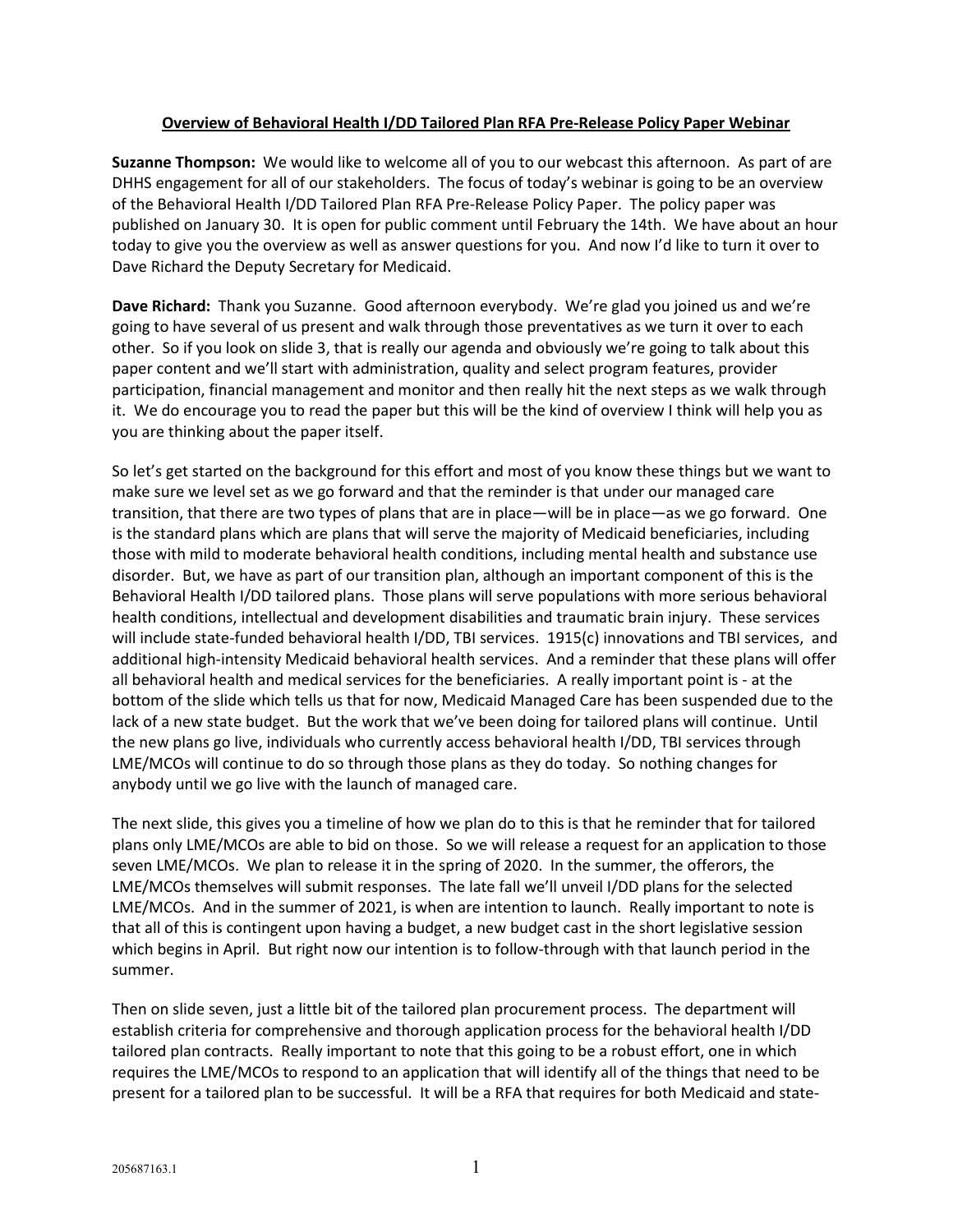funded services. So just yesterday the tailored plans will continue to fund as the LME/MCOs do. The tailored plans will have a state-funded services. The RFA will include evaluation questions that the offerors must complete and submit to the state to be considered for a behavioral health I/DD tailored plan contract. The evaluation applications will be based primarily upon the offerors qualifications and the ability to meet expectations for these plans. Obviously we worked with the LME/MCOs in the process so we know them. Ability is paramount in doing this work is that the response to the RFA and that's how we will manage the applications that come in and the award. The offerors will not submit price. None of this is based upon price. The department will set actuarially sound capitation rates which the plans must accept if they are awarded a tailored plan.

The next slide shows the regions. If you have noticed they are exactly the same as the current LME/MCO regions. We engaged the community along with the county commissioners association to work with us to think about regions. The legislation allowed us to change those, but after thoughtful considerations from the county commissioners, and their recommendation of the secretary, that we decided that we would stick with the current regions that the LME/MCOs provide services in, in the seven regions that exist. What we had also decided is that the offerors can only apply for the regions in which they are currently operating as an LME/MCO. Now because we are using a competitive process, there is the possibility that an LME/MCO or multiple LME/MCOs might not meet the minimum criteria to become a tailored plan. So we have to have an empty region process. Those offerors that would like to be considered for an expanded service area in an empty region will be asked to respond to additional questions in a supplemental questions request. The supplemental questions will assess the offeror's experience in and approach to developing provider networks and managing community health functions in regions which they do not currently operate and administrative and operational capacity to manage an expanded service area. The department will also assess the projected enrollment in empty regions and we retain the right to divide a region and award each sub-region to two or more qualified offerors if an award of an empty region would result in a substantial number of new enrollees being added to any one offeror.

So, with that, I'm going to turn it over to Dr. Keith McCoy who is the Senior Medical Advisor for the Division of Mental Health, Developmental Disabilities and Substance Use Services. Dr. McCoy.

**Keith McCoy:** All right. Thanks Deputy Secretary Richard. So, we're going to talk a little bit about how the behavioral health I/DD tailored plan administration and oversight, including governance structure works. So, first, in concert with 122C and session laws that are governing Medicaid transformation, the department has outlined provisions regarding the administration and management of the behavioral health I/DD tailored plans. First, as far as NC's status, behavioral health I/DD tailored plans must be operated, as Dave mentioned, by the LME/MCOs for the first contract period of four years. Therefore, only LME/MCOs can apply to become behavioral health I/DD tailored plans under this initial RFA. LME/MCOs can, however, initiate mergers through the currently accepted process requiring department approval. Furthermore, as far as governance goes, tailored plans will be subject to the same governance requirements that currently apply to today's LME/MCOs. Specifically, it's outlines under general statute 122C and this includes a single governing board and other advisory boards, as follows: First the governing board must be comprised of 11-21 voting members, representing consumers and families, clinical, financial and insurance industry experts. Secondly, they must have consumer and family advisory committee, a CFACs and they must include all local CFAC committees within the plan's region. And they are also can have other advisory boards which are non-binding, advisory-only boards comprised of county commissioners. Plans must comply with all applicable provisions of 122C, Article 4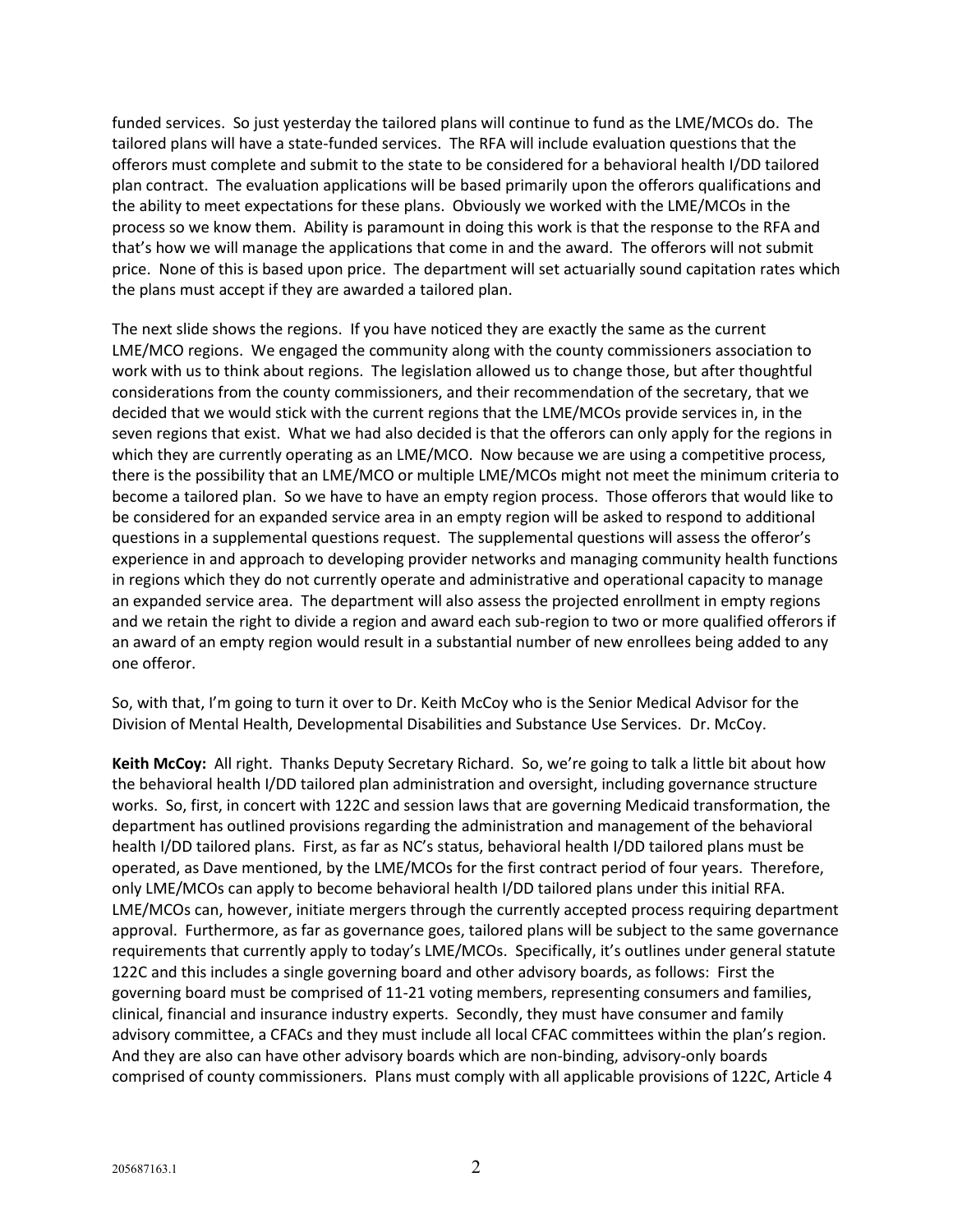regarding the composition, meeting schedule, training, compensation and maintenance as each of these governing and advisory boards.

Regarding licensure, LME/MCOs are currently exempt from PHP or prepaid health plan licensing set forth by the North Carolina Department of Insurance. The tailored plans will not be required to have a PHP license as a condition of the initial contract award. But our plan is for them to become licensed as a PHP, at least 90 days before the end of the third contract year. However, that would be contingent upon legislative authority authorizing this conversion.

Next slide. Offerors bidding to become a behavioral health I/DD tailored plan may form strategic partnerships with subcontracting entities. However, the department has both legal and strategic interests in how these subcontracting partnerships work. So first, under the legislation, LME/MCOs operating as tailored plans must subcontract with a prepaid health plan, and this is the quote from the legislation, "that covers the services required to be covered under a Standard Benefit Plan contract." So a little more about that, the department does not require plans that meet these statutory requirements to hold a standard plan contract or a license in the same region as the tailored plan. The department must review and approve contracts between tailored plans and PHPs. Furthermore, the tailored plans must ensure oversight and monitoring a subcontractor. This is consistent with the guidance we've already put out related to standard plans, similar to what's in the standard plans RFP and contract. The tailored plans must provide the department with copies of executed contracts with any subcontractors. Generally, the department has interest in ensuring that the tailored plans remain integrated products for members, for providers and for the state from our perspective. So the RFA will outline parameters governing the contractual relationship between the tailored plans and their subcontractors. And these parameters focus on financial and operational integration across service types, a unified member experience and a unified provider experience. So a little more specific on that. It is not our intention, for example, for tailored plans to fully subcontract the physical health benefits, such that the management of tailored plan members care is somehow bifurcated.

Now we'll shift the focus a little bit on quality. So the department seeks to improve outcomes for enrollees by focusing on rigorous and innovative outcome measurements promoting equities through reduction or elimination of health disparities and rewarding behavioral health I/DD tailored plans and providers for advancing the departments quality goals. The tailored plans must meet all standards relevant to standard plans as well as meet additional standards related to unique aspects of the tailored plan population. They must develop quality management and improvement programs, quality assessments and performance improvement plans and at least three performance improvement projects. They must achieve NCQA Health Plan Accreditation with LTSS or long-term services and supports distinction for health plans by the end of contract year three and they must report a wide range of quality metrics, including outcome metrics with variations depending upon whether the enrollee is receiving Medicaid or state-funded services. Please note these standards may change based on modifications to underlying measure sets such as HEDIS. Or changes in state policy priorities. The end of this paper has a pretty comprehensive list of the quality measures that will be in the RFA. What you'll notice is that some of the additional measures that are specific to the tailored plan population include items related to state-funded services. Items related to individuals that are in the HCBS waiver services, like the Innovations waiver or the TBI waiver. Quality metrics specific to the FTD IMD waiver, that's part of the 1115. So those will be some of the things that are additional to what you would have seen in the standard plan RFP.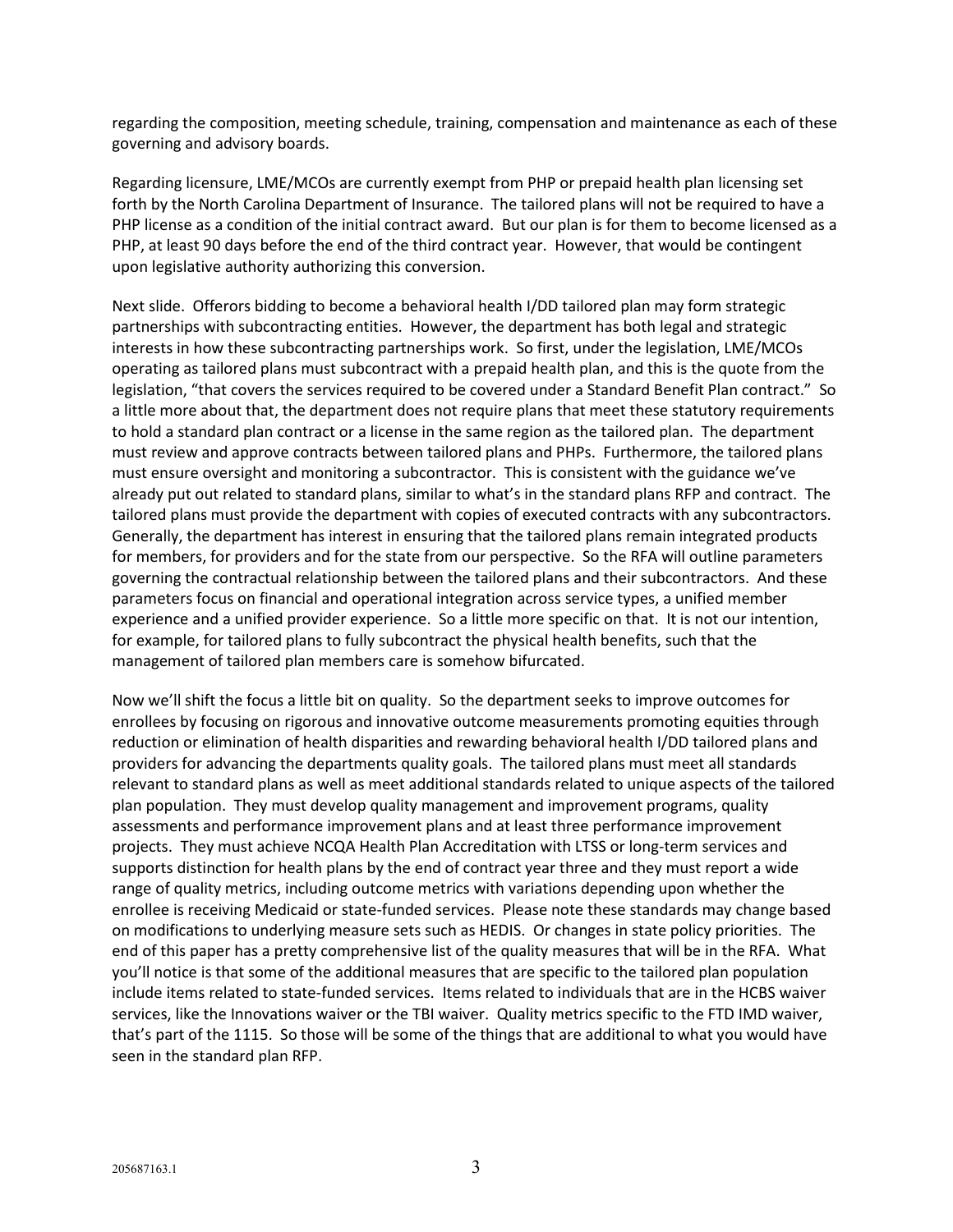Similar to that, and just reinforcing that, we intend to measure outcomes beyond HEDIS measures, such as measures through AHRQ as those align with the Department priorities. And the Department will reports plans' performance on measures, and beginning in contract year two implement a withhold program for a small subset of priority measures to reflect Medicaid performance.

Now we'll begin reviewing some of the Select Programmatic Features that are unique to the tailored plans. First, In-Reach & Transition. Behavioral Health I/DD Tailored Plans must identify members who are receiving care in an institutional setting and help transition them to the community, if their needs can be met safely in the community. These are principles that have been outlined through North Carolina's TCLI or Transition Community Living Initiative. And the Department intends to continue these priorities for these populations, as well as to begin to expand these priorities to new populations. Specifically, eligible populations for in-reach and transition services include members with serious mental illness residing in an adult care home or a state psychiatric hospital; as well as, and this is one of the new populations, members residing in an ICF-IID or a state developmental center. These are individuals with intellectual disabilities who are in community or state facility institutions.

In-reach activities include ensuring members know about available community-based service options; identifying and addressing barriers to transition; addressing concerns of members or their families who decline or are ambivalent about transitioning; providing opportunities to meet with peers who are living, working, and receiving services in community integrated settings; and supporting facility staff to ensure smooth transitions.

In addition, for those who transition, transition activities will include assisting members prior to discharge; identifying training needed by receiving providers or by receiving agency; addressing barriers to the transition, such as issues with network adequacy or transportation; and addressing potential funding options and needs. For example, some people will have a spend down that needs to be managed. And for adults, these functions will be completed by plan-based staff; and the Department intends to release further guidance about how this will work for children.

Furthermore, for children and youth in behavioral health settings, the tailored plans must also conduct in-reach and transition for youth members who are in state psychiatric hospitals, PRTFs or certain residential treatment levels. In-reach and transition protocols for children and youth include identification and engagement for transition services; collaboration with facilities, community providers, and youth-specific entities or systems; development of individualized, person-centered transition plans; identification and addressing transition barriers; and warm handoffs and linkages to community providers and care managers, where appropriate. Children and youth members residing in state developmental centers and other ICF-IIDs will receive in-reach and transition services as described on the prior slide for adults who are in ICFs, or state developmental centers.

So the other leg of the stool that's essential for the state, the institutionalization priorities, is diversion. The Tailored Plans must identify members at risk of institutional care and help them remain in the community. The Tailored Plans do this by providing diversion services to all members who have transitioned from an institutional or correctional setting within the previous six months and those who are seeking entry into an institutional setting. Other members may also be eligible for diversion services, such as members with an intellectual disability or TBI, who have an aging or ill caregiver and children or youth with I/DD and complex behavioral health needs, who may otherwise have difficult staying in a community integrated setting.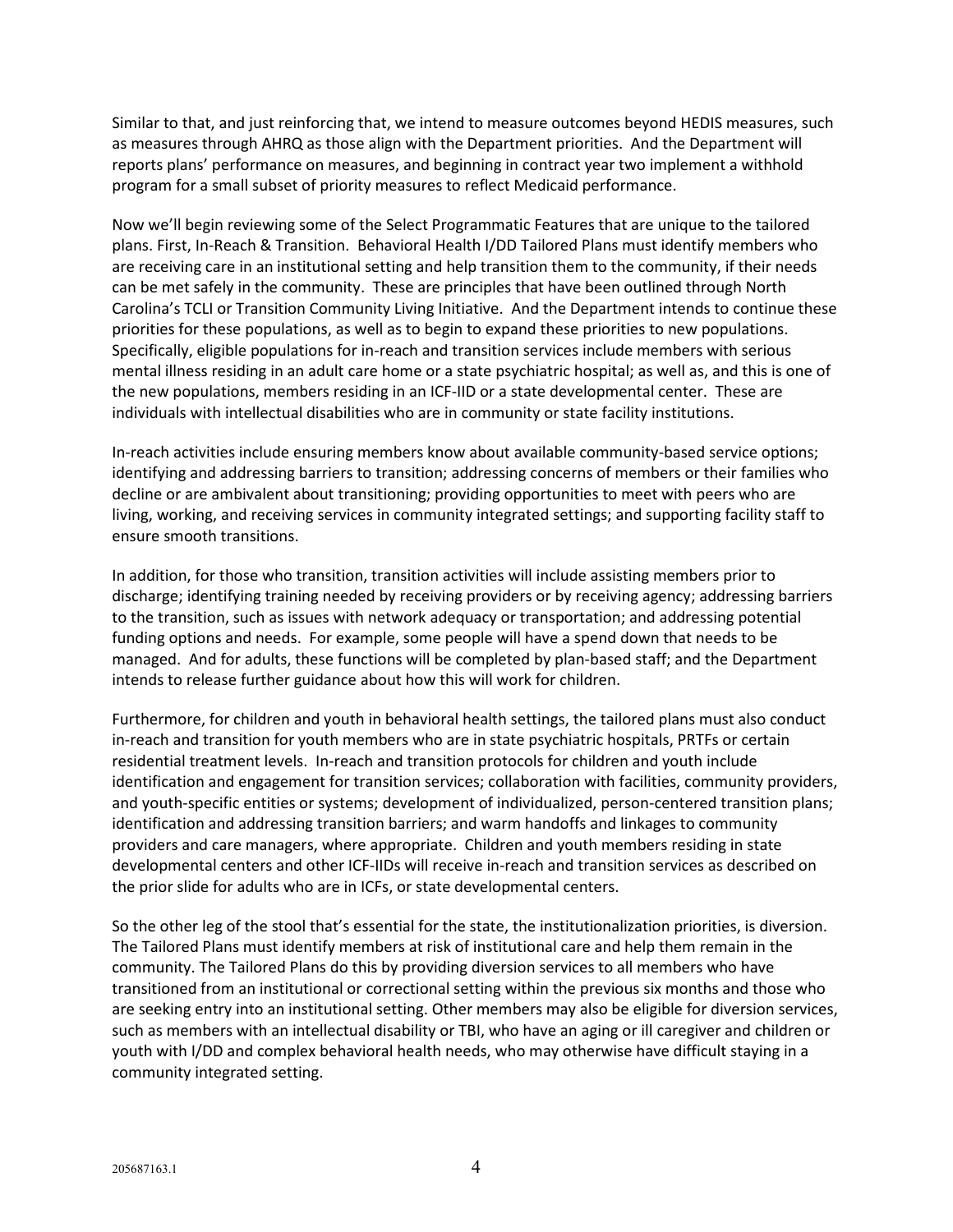Diversion activities are the responsibility, in the current design, for, of the assigned organization providing Tailored Care Management. And as you may remember from our Tailored Care Management webinars and papers, there are three different types of entities who can do Tailored Care Management. The first is the Behavioral Health I/DD Tailored Plan itself. There are also AMH or Advanced Medical Home plus practices. And then lastly, care management agencies, and those are Behavioral Health or I/DD providers, who are approved to provide the Tailored Care Management model. And the Behavioral Health I/DD Tailored Plan must provides diversion activities to members not already engaged in Tailored Care Management.

And at this point I will hand it over to Deb Goda, who is with the North Carolina DHHS Division of Health Benefits.

**Deb Goda:** Thank you Dr. McCoy. Care Management for folks who are receiving Innovations and TBI Waiver Populations will be administered by the Tailored Care Management agencies, AMH practices or the Behavioral Health I/DD Tailored Plan. We designed the Tailored Care Management model to meet the unique needs of the Innovations and waiver pop -- TBI waiver populations to ensure members have the same access to whole-persons care management as all other members of the Tailored Plan. Specifically for the waiver populations, Tailored Care Management will provide all of the waiver care coordination services that are required as they are today under the Innovations or TBI waivers; coordinating across physical health, behavioral health, long term services and support, pharmacy, I/DD and TBI-related services. It'll provide transitional care management and address members' unmet health-related resource needs.

Behavioral Health I/DD Tailored Plans must auto-enroll these waiver populations in Tailored Care Management at launch and give them the option of obtaining Tailored Care Management through an AMH+ practice, a care management agency, or through the Tailored Plan. The Tailored Plan must institute processes to minimize disruption for members with the transition to Tailored Care Management. This means that waiver members may keep their previous care coordinator as their care manager if the care coordinator meets certain qualifications. These members may also opt out of Tailored Care Management, in which case they will receive care coordination services through the Tailored Plan entity, as care coordination is minimally required by the waiver. In addition, care coordination and care management for the waiver population has to be conflict-free to begin compliance with the HTBS final rules.

Relating to Stakeholder Engagement, we remind you community engagement is a core component of the delivery and administration of Medicaid and State-funded Services. Behavioral Health I/DD Tailored Plans must engage with their county agencies, and community-based organizations to help guide and support the delivery of services to Medicaid members and families in their regions. It must develop and implement a Local Community Collaboration and Engagement Strategy that supports continued engagement with county agencies, Consumer Family Advisory Committees, and Community Based Organizations and build partnerships at the local level to improve the health of their members. They are expected to collaborate with other Department partners, such as the Department of Instruction, Division of Vocational Rehabilitation Services and others, to ensure that members' unique needs are met, and collaborate with North Carolina Housing Financing Agency, the Department and other public agencies to support the expansion of supported housing opportunities available to members with mental illness, I/DD, TBI or Substance Use Disorders.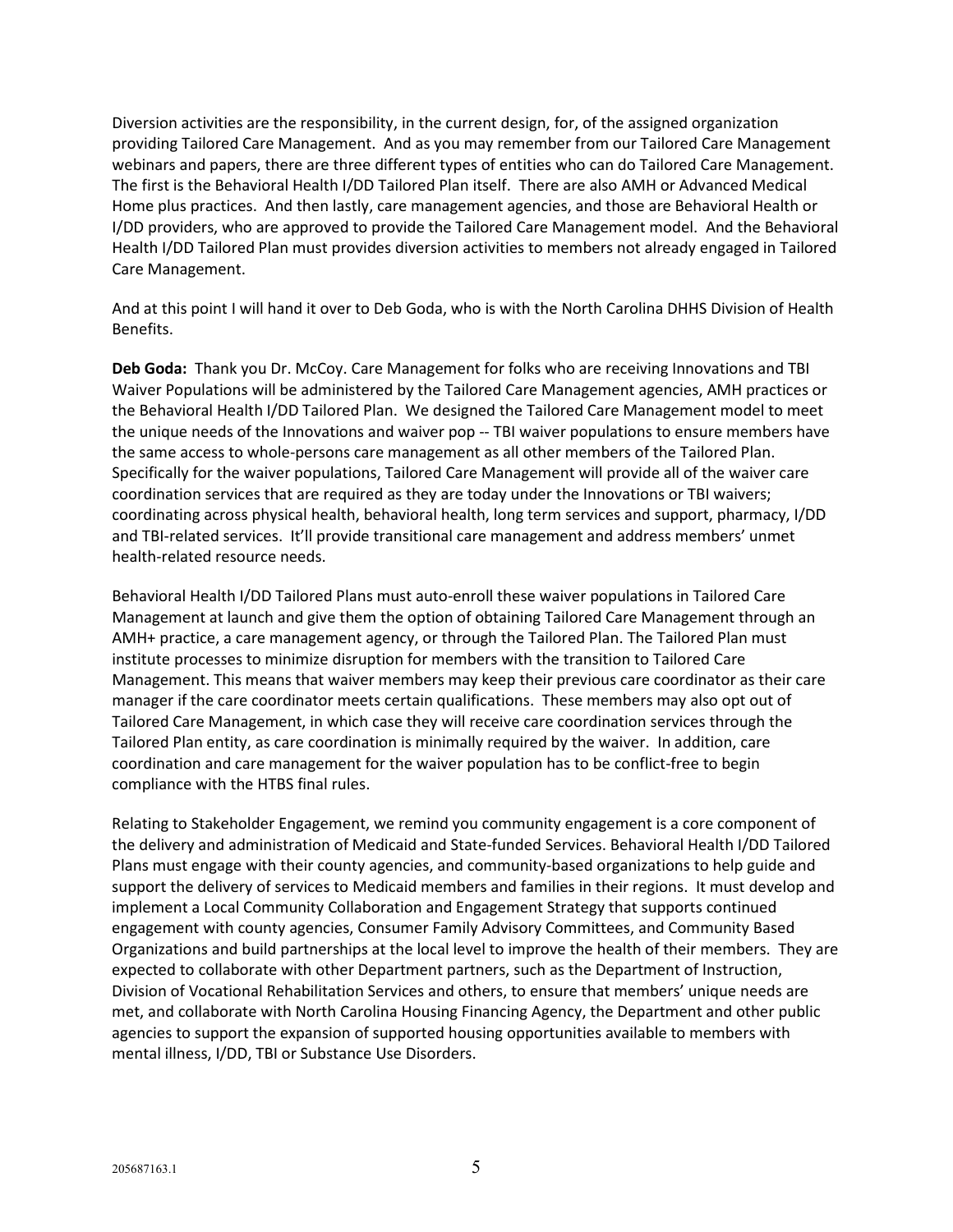Provider Networks, in accordance with Statute, must include any willing provider in the physical health networks. The Tailored Plan will maintain closed networks for behavioral health, I/DD, and TBI providers but must include all essential providers as outlined by the Department in their regions unless an alternative arrangement has been approved by the Department.

Plans must meet network adequacy standards for physical health, behavioral health, I/DD, and TBI services, which include standards for time, distance, and appointment wait times as well as accessibility and cultural competency provisions. The Tailored Plans will also be required to provide and protect access to out-of-network providers for their members as required under federal law.

Tailored Plans must submit a network adequacy plan (after contract award and annually thereafter) that describes their approach to meeting network adequacy standards and demonstrates compliance with network adequacy requirements. The Department is committed to promoting access to high-priority evidence-based interventions and providers that can best meet the needs of members; priority areas include access to ECT (electroconvulsive therapy) for indicated conditions and Clozapine utilization for the treatment of chronic psychotic disorders, among other areas. As a part of the network adequacy plan, Tailored Plans will be required to develop and effectuate strategies for developing access and capacity. They will be required to —will be reviewed on these strategies prior to go-live and must report on their progress at least annually.

Tailored Plans will be subjected to requirements for provider payments consistent with Standard Plan practices, including rate floors for in-network physicians, physician extenders, pharmacies (dispensing fees), hospitals and nursing facilities; additional payment based on utilization of specific services; and per member per month payments for Tailored Care Management and medical home fees for Advanced Medical Homes.

For Out-of-Network Providers that are providing physical health services, the plan will be required to reimburse at no more than 90% of the North Carolina Medicaid Direct rate for physical health services provided by an Out of Network provider that refused a contract after the Behavioral Health I/DD Tailored Plan made a good faith effort to contract or was excluded for failure to meet objective quality standards. If the Tailored Plan has not made a good faith effort to contract with the Out of Network provider, then the Out of Network provider will be reimbursed at 100% of the NC Medicaid Direct rate. For Behavioral Health services, the plan will reimburse at 100% of the North Carolina Medicaid Direct rate for behavioral health services provided by Out of Network providers. For Emergency and Post Stabilization care, the plan will reimburse up to 100% of the North Carolina Medicaid Direct rate for emergent or post-stabilization services provided by Out of Network providers. And for Transitions of Care, the plan will provide at 100% of the NC Medicaid Direct rate for services delivered by Out of Network providers during the transition of care as outlined in the RFA.

And now I will turn it over to Medicaid Chief Actuary and Senior Policy Advisor, Julia Lerche.

**Julia Lerche:** Thank you Deb, and good afternoon everyone. Thank you for joining us today. I'll be wrapping up the presentation by discussing the financial management & monitoring requirements that were laid out in the paper. And also go through Next Steps before we turn to questions. So with respect to financial management & monitoring, the Department has developed financial management requirements to monitor and promote program integrity and sustainability. The Department expects the Behavioral Health I/DD Tailored Plan to be a responsible steward of federal, state and local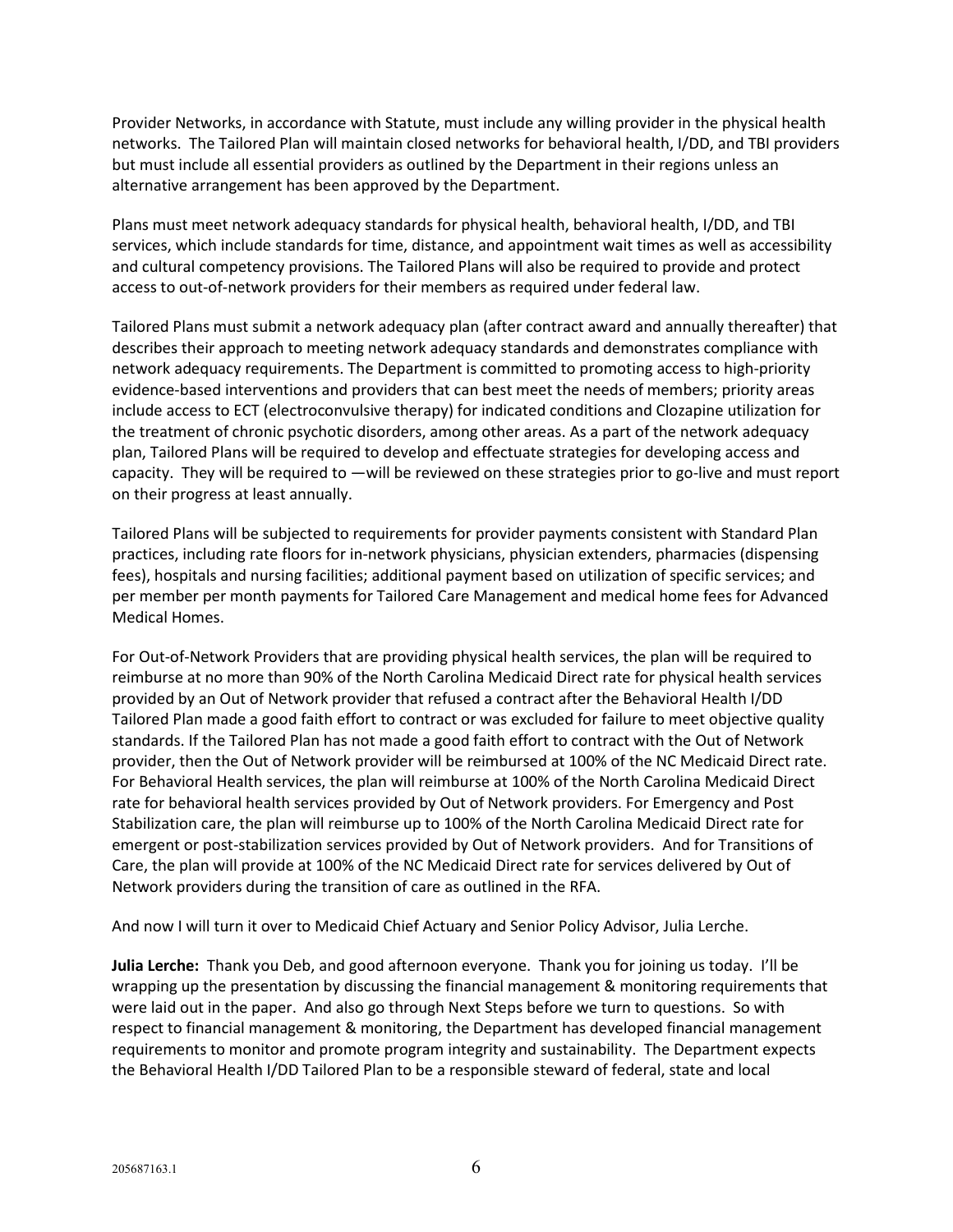resources. The approaching to financial management & monitoring is similar to that of standard plans in several ways.

The Capitation Rate Setting for Medicaid. We will be setting, we The Department, will be setting capitation rates for the Behavioral Health I/DD Tailored Plans that include monthly per member per month payments, maternity event payments, which will provide a fixed amount to the Tailored Plans when there is a qualifying first event, and payments for additional directed payments to certain providers that are required in the contract. The Plans will also receive and be responsible for making separate payments to Tailored care management entities. The capitation rate-setting methodology aligns with that for the same process, for the Standard Plans, and will be detailed in the draft Rate Book. The RFA will include a detailed draft rate book that will include historical claims and encounter data, and enrollment data, for the population that is expected to enroll in the behavioral I/DD Tailored plan. It will also lay out the methodology that the Department will use for the capitation rate-setting process for the Behavioral Health I/DD Tailored Plan, and will include draft rates. Those rates will be finalized closer to the launch date, to be updated for more current data before those are finalized.

The Department is also considering including a time-limited risk mitigation program in the contract with the Behavioral Health I/DD Tailored Plan. This is referred to as a risk corridor program, and would help mitigate unexpected significant gains or losses relative to the capitation rates that are provided to the Tailored Plans. The Department is seeking comment from Stakeholders on the use of that type of program in this contract.

There is also a Medical Loss Ratio requirement that is laid out in the statute. The Behavioral Health I/DD Tailored Plan similar to the standard plan, will be required to spend a minimum of 88 cents for every dollar in capitation payments for medical services and other quality improvement activities. If the Plan's medical loss ratio is less than the 88% threshold, then the Plan must either remit a rebate to the Department, or contribute to health-related resources targeted towards high-impact initiatives, or a combination of the two.

With respect to solvency, the plans must have and maintain adequate financial resources to guard against the risk of insolvency. The intention of the requirements around solvency in the RFA are to serve as a glide path to PHP licensure by the Department of Insurance, which is required by the end of contract year 3. The tailored plans will be required to fully fund a risk reserve at 12.5% of total expected annual Medicaid capitation by the beginning of the launch of the Tailored Plans. They will also be required to purchase reinsurance to protect against the financial risk of high-cost individuals or they can propose an alternative mechanism for managing he financial risk. As mentioned before, by the end of Contract Year 3, the Tailored Plans must meet solvency standards for PHPs set forth by the Department of Insurance, and additionally they must maintain ratios of assets to liabilities in line with industry standards and consistent with what's currently required in the LME-MCO contract and also in the Standard Plan contract.

The Department also plans to utilize a premium withhold program. This is a program that would be used to incentivize Tailored Plan performance in a range of possible areas including but not limited to quality improvement; value-based payments; care management; healthy opportunities; and operational effectiveness. In a withhold program, the Department would withhold part of the monthly capitation payment, and that part of the payment would only be made if the Tailored Plan if they met certain performance standards set by the Department.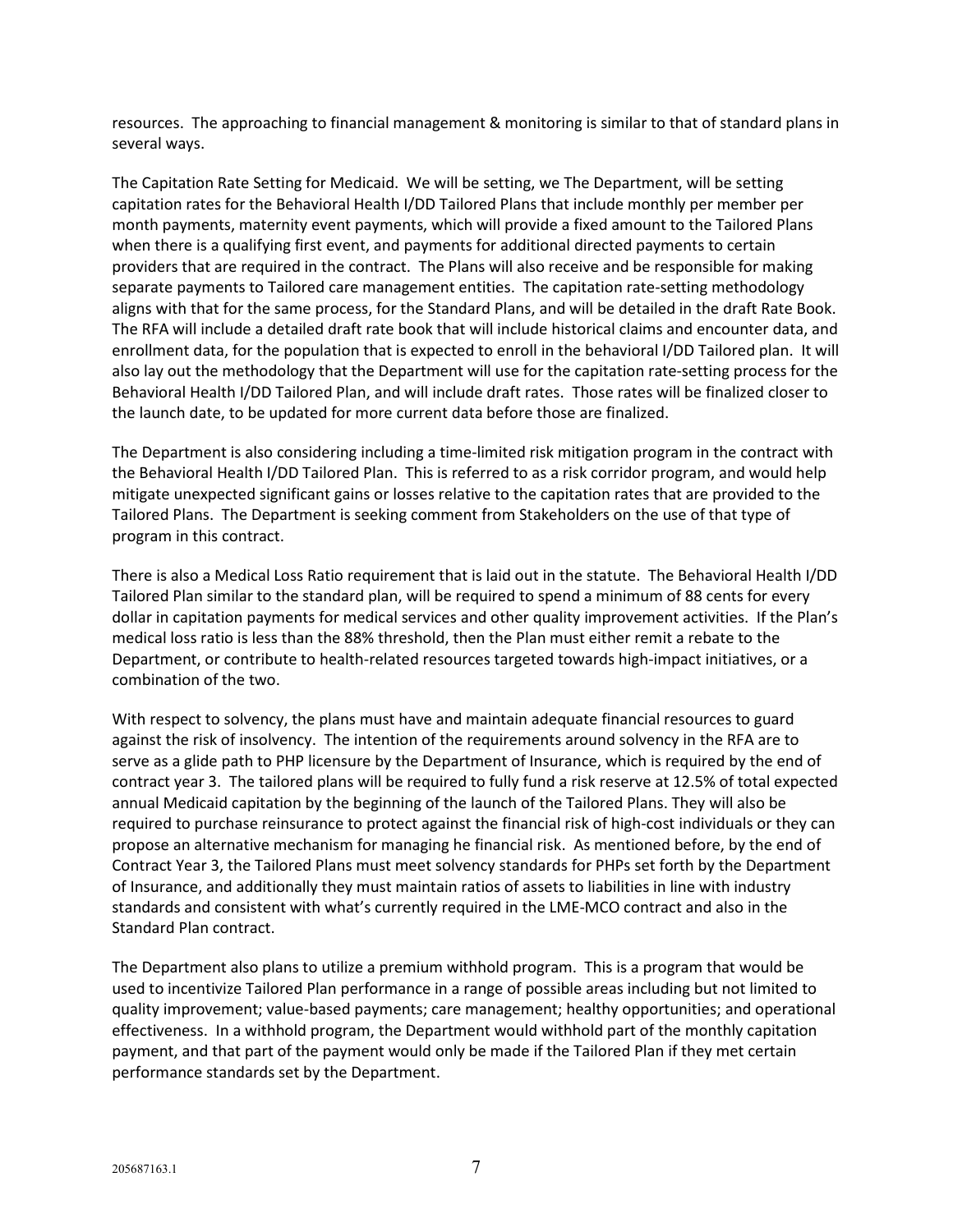Other requirements will be in the contract around managing program costs. These are similar to requirements that are also in the Standard Plan contract and are required by statute. First is that riskadjusted cost growth must be at least two percentage points below national Medicaid spending growth. The Plans also must use the same drug formulary as established by the Department, and ensure the State realizes a net savings for the spending on prescription drugs. The Department will manage these requirements by monitoring annual cost growth of Plan expenditures by Region and population and will review cost growth reports provided by the Behavioral Health I/DD Tailored Plans.

The RFA will also include some provisions around Value-Based Payment. Value-Based Payment models ensure that provider payments are used to incentivize population health, appropriateness of care, improved quality outcomes and other measures of value. The Department will develop a menu of stateapproved Value-Based Purchasing model options to assist the Behavioral Health I/DD Tailored Plans and providers in identifying and entering into innovative arrangements that fit this unique landscape and go beyond the Tailored Care Management model. The Department will require Behavioral Health I/DD Tailored Plans to report on these Value-Based Purchasing strategies and progress, which will be compared to Department-defined Value-Based Purchasing targets starting in Contract Year 2. The Tailored Plans and providers will have the flexibility to propose alternative models for approval. And the Department will build Value-Based Payment into the payment model for Tailored Care Management.

All right, on to Next Steps. The Department is accepting comments on the RFA Pre-Release Policy Paper until this Friday, Valentine's Day, February 14th. We are very interested in your feedback, and we look forward to reading your comments. The link to the paper is included on this slide and comments can be submitted to Medicaid.Transformation@dhhs.nc.gov

Next slide. Your input and feedback is highly valued by the Department, and there are a number of opportunities for your engagement. We have regular webinars, conference calls, meetings, and conferences. You can participate by commenting on white papers that are released, like the one we described today, frequently asked questions, and other publications. And we also post regular updates to our website, you can find on the slide.

DHHS engages with Consumers, Families, Caregivers, and Consumer Representatives, Providers, Health Plans and LME-MCOs, Counties and the General Public. This concludes our presentation, and we will now take questions. Suzanne, I'll pass it to you.

**Suzanne Thompson:** Thank you Julia. Okay, we have a few questions. The first one is probably for you Deb, it says, Will CAP-C and CAP-DA programs use Tailored Plans, and if so, when?

**Deb Goda:** Currently, CAP-C and CAP-DA are not in the Tailored Plan arena. They will remain in fee for service, I believe for the next five years. And individuals will continue to receive their Behavioral Health Services through the Tailored Plan.

**Dave Richard**: There has not been a final determination of when it will be brought in, but they are right now scheduled to be a part of the long-term support and services side, and I think CAP-C has a little bit of a distinction in there. But right now, they are not planning to come into Tailored Plan.

**Suzanne Thompson:** Thank you. Julia, this question is for you. It says, can you discuss again the rebate to the Department concept? Where will the money go, and how will it be used?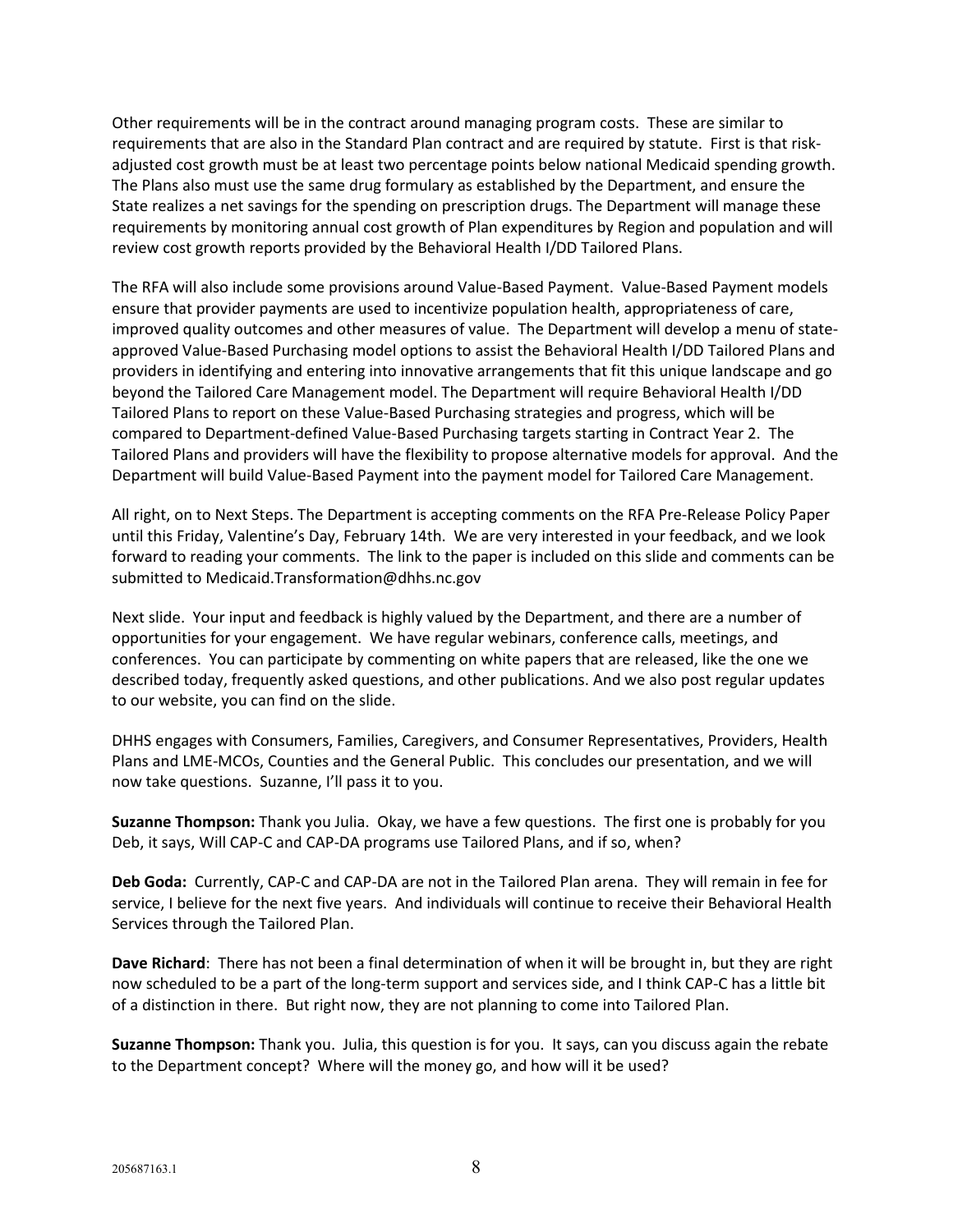**Julia Lerche:** Thank you for that question. So the medical loss ratio requirement requires that Tailored Plans suspend 88 cents of every dollar in capitation on medical services or quality improvement activities. If for example, they only spend 87 percent of their capitation dollars, they must remit back to the Department that one percent that fell below the 88 percent threshold. If, or, they could make contributions to community-based resources that support the quality initiatives of the Department. If the money comes back to the Department, part of that money actually goes back to the Federal Government, that we need to  $-$  because Medicaid is a shared Federal State program, one of those dollars will come back. And to the Department, the Department will need to remit it to the federal government. And the remaining dollars I believe go back to the State.

**Suzanne Thompson:** Okay. Dave, this question's for you. Will the supplemental questions for the empty regions be released at the same time as the RFA?

**Dave Richard:** So, it's a great question, and I'll tell you that we are still in the process of making a determination of that, so if people have comments that they would like to submit, please feel free to do so on that. But that is one of those real questions that we're trying to determine at this point.

**Suzanne Thompson:** Okay. We've had a lot of questions about the slides being posted. Normally, it takes two weeks to get the slides and the presentation posted. It will take two weeks for the actual presenta—the recording of the webinar to be posted. However, the slides will be posted within 30 minutes.

**Dave Richard:** So, Suzanne, that's a, that's great in the segue until we've had some other questions that have come different ways about, are we going to extend the time period for people to be able to respond? And I know we've had a lot of folks, especially with the presentation today and others make it something we will consider, and so, we have more information that'll come out pretty rapidly on that.

**Suzanne Thompson:** Okay. The next question says, my company is a licensed outpatient opioid treatment clinic. Will these services be managed by the LME/MCO Tailors Plans and not by any of the Medicaid BHO plans, such as Carolina Complete Care, Optimum Health? Dr. McCoy?

**Keith McCoy:** This is Dr. McCoy. The outpatient opioid treatments, either through an OBOT, so like it's the BOT's own clinic that's in an outpatient clinic, or like a methadone clinic that's more of a facilitybased clinic. Those are in both the Standard Plans and the Tailored Plans service array. So, those services are available more broadly than just the Tailored Plans.

**Suzanne Thompson:** Okay. Deb, this one's for you. It says related to innovations and TBI waivers, what is the definition of an essential provider?

**Deb Goda:** That is that the essential providers are outside of the waiver raise, so, those were closednetwork providers.

**Keith McCoy:** And so, we monitor network adequacy through our network adequacy standards, which are sometimes time and distance, or other sorts of standards, to make sure that there is adequate capacity and access for members.

**Suzanne Thompson:** And Julia, it says, is the State planning to mirror the accelerated five-year adoption of value-based payments with the same targets in APMs as the Standard Plan, or is the State proposing a different progression of value-based payments?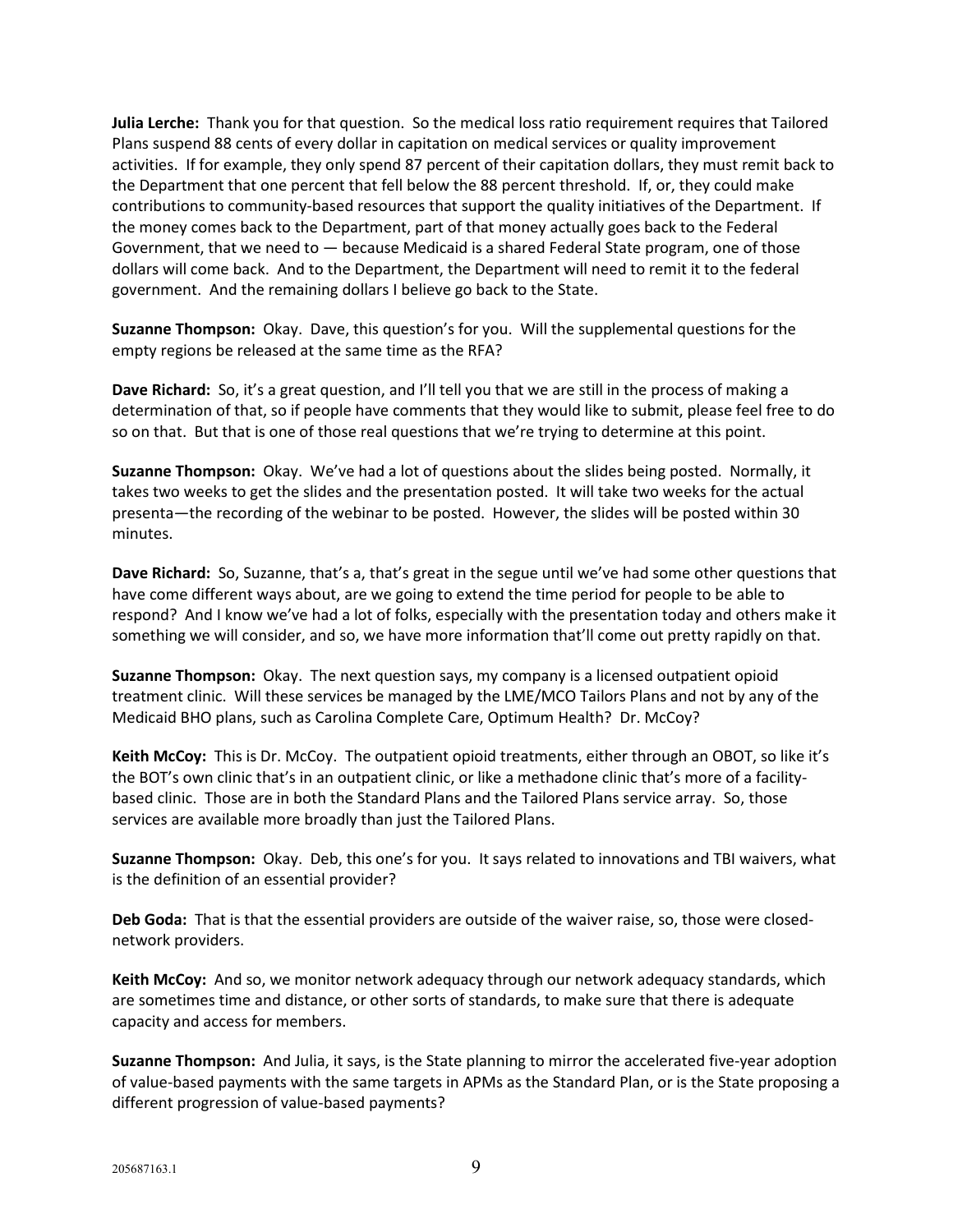**Julia Lerche:** We are evaluating the value-based payment opportunities in the Tailored Plans, they may be different than the Standard Plans, but we're evaluating what the opportunities are in that space. We do recognize that there are significant differences both in the populations and the services, and so, as I mentioned, they are being evaluated, the standards.

**Suzanne Thompson:** Okay. Deb, we've had several questions about I/DD providers and IPRS providers, and how they will bill and be reimbursed for their services.

**Deb Goda:** So, the, the Tailored Plan will act as the LME/MCOs act now, as the authorizer and payer of the services, as well as the manager of the network. So, it will be very similar.

**Suzanne Thompson:** Okay.

**Dave Richard:** Yeah, because there will be services that are with mild mental health and substance use needs, mild and moderate, in the Standard Plans, that many providers will want to be in both the networks for LME/MCOs and those, those Standard Plans provide.

**Suzanne Thompson:** And that would be around your ABA providers?

**Dave Richard:** Great place. And in, if the sanction is that they will not have IPRS funding or State funds inside the Standard Plan.

**Suzanne Thompson:** Dr. McCoy, it says rumor has it that the Standard Plans have only agreed to six to eight metrics being reported and checked. The list on this document seems overwhelming.

**Keith McCoy:** So, the list is consistent with the Standard Plan contract, and the Standard Plans have agreed to that contract. What you may be thinking of is, there are a subset of measures that are especially important and those which are subject to withholds in the future. So just with the Standard Plans contract as we mentioned earlier, there will be a subset, a small subset in full of measures that the Department will prioritize through its whole measure by Contract Year 2.

**Suzanne Thompson:** Okay. This one says, will DHHS submit legislation in the upcoming short session to amend the licensure requirements under 122(c)?

**Dave Richard:** I'm looking around the room. I don't believe that that was our intention around a licensure requirement. And so, maybe it would be helpful if the person who's asked the question will send a little bit more detail about what they're looking for. We do know that there are certain things that we have an interest in amending in the short session. We're not sure, considering the, how people have indicated there's going to be a very short session that will be—if we'll have that opportunity or not. But we're still working on a legislative package.

**Suzanne Thompson:** Okay. And the next one, I'm going to let you all chime in to see who needs to answer it. The timelines do not match reality. You have to insurance licensure before you can apply for NCQA health plan. You cannot do them both at the end of three years. Please explain.

**Keith McCoy:** So, some of the LME/MCOs currently have NCQA. It's not the specific health plan. They're behavioral health ones. But the State has a good relationship with NCQA, and we continue to work with them on what the State's needs are with this.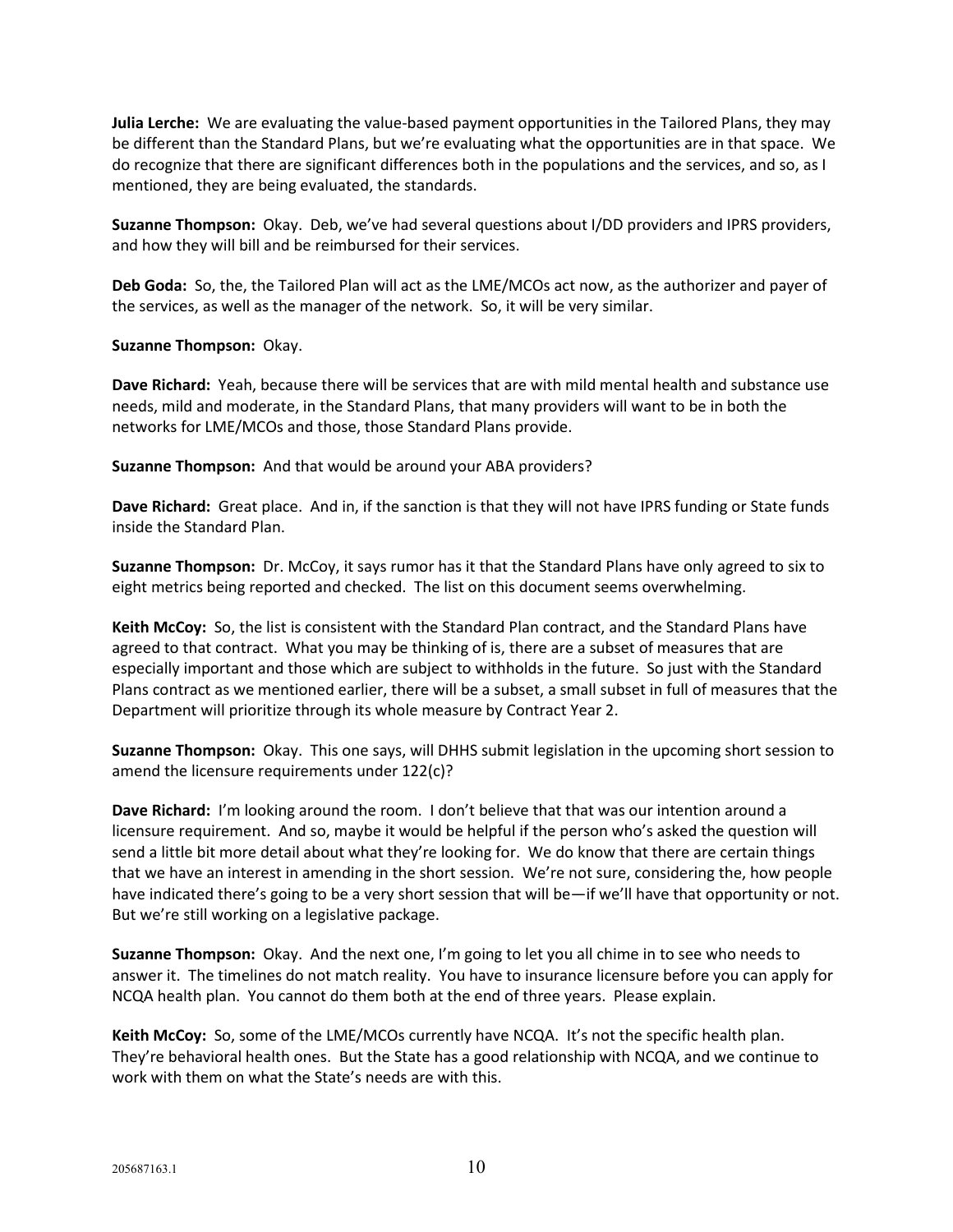**Suzanne Thompson:** Okay. The next question says, will single-case agreement still exist with both networks. If yes, will providers with SSA's receive 90% or 100% of Medicaid direct rate? Deb?

**Deb Goda:** The, the single case agreements I anticipate will still exist because there needs to be a relationship. I am not certain about the percentage of the rate. If there is a single case agreement, the rate should be outlined in that single case agreement.

**Dave Richard:** Yes.

**Suzanne Thompson:** So, the next one says, how do you define good faith effort in terms of any willing provider?

**Julia Lerche:** Thank you for the question. This is Julia. I can tell you in the Standard Plan contract, we if I remember correctly, good faith effort is something that needs to be defined by the PHP and approved—submitted to the Department for approval. So, we give them flexibility to define it, but subject to approval by the Department. I can't say whether for sure that will be in the, tailored plan RFA but that is what I believe is in the Standard Plan contract.

**Suzanne Thompson:** Okay, we have two more questions. [coughing] Excuse me. Is the State considering the use of telepsychiatry technology?

**Keith McCoy:** Do you think I should read it?

**Suzanne Thompson:** Yes.

**Keith McCoy:** Suzanne's having a moment. Is the State considering the use of telepsychiatry technology with appropriate security measures to augment network adequacy requirements? She just went away. In this case—

**Deb Goda:** It would be considered—

**Keith McCoy:** Considered, yes—

**Deb Goda:** —would be considered, would be considered consumer provider technology.

**Keith McCoy:** Right. Our little screen jumped around a little bit. But, when the providers have difficulty managing the network to the standards that are the network adequacy requirements, we do allow for plans of correction for that, as well as proposals for how they would meet that with alternative technologies like telepsychiatry. That is something we would consider similar to the Standard Plans, the telepsychiatry/telemedicine policies would be waived, such that the Tailored Plans and Standards had the ability to create their own policy that would have to be submitted to the State for approval.

**Suzanne Thompson:** Thank you. And the next question says, it appears that you are opening TCLI to more individuals than what is currently in the settlement. What is the plan for paying for the additional individuals?

**Keith McCoy:** The TCLI is specific to our TCLI settlement. Our commitment is to continue that beyond the settlement. Once we are finished with the DOJ settlement, our intention is to continue to make sure that the funding is available through the legislature for TCLI initiatives. When we're expanding the